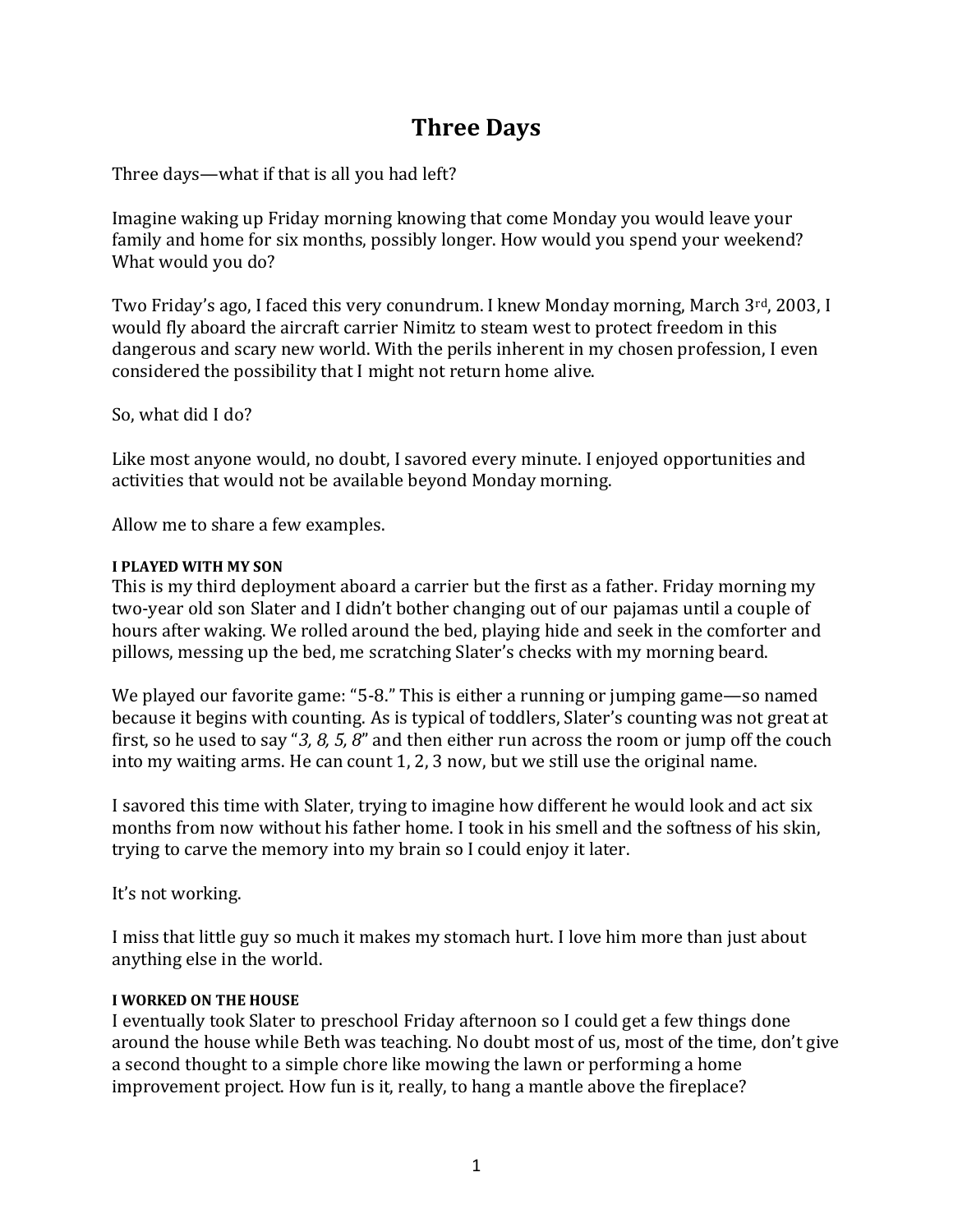But there is a need for creative expression and pride in a job well done that most humans possess. Face it, you enjoy tasks which improve the appearance or value of the things around you (cars, homes, etc.).

When you are confined to a floating metal prison, it's tough to find this kind of satisfaction. Instead, everything becomes work; you can't escape it. Projects at home aren't for the boss, the client, or anyone else but you.

Now, my wife Beth will tell you I swore at that stupid mantle from when I began fussing with it the night before, which is true, but the fact is I delighted in every second of it.

## **I ENJOYED ONE OF MY FAVORITE HOBBIES**

My mother is concerned her boys have an incurable *need for speed*. She may be on to something. I can't help it—I like to go fast.

Friday afternoon I took a ride through the green hills west of Lemoore on a motorcycle my brother Rocky had loaned me (thank you). A motorcycle can make you feel like the master of your domain as you navigate through twisting and rolling stretches of road. I suppose it comes down to the innate desire to be in control. On a vehicle with two wheels you can do that far better than any with four.

But the ride serviced another need: the recent rains and spring flowers afforded a beautiful sight as I rode the 80 or so miles to California Highway 101 and back. It was tough to concentrate on the road ahead with the stunning scenery to the sides. I knew I would not enjoy such a panorama for a long time.

It also struck me as strange that at 120 miles per… umm… I mean, at the slightly faster than normal rate of travel (sorry, mom), it only took five to six seconds to cover the equivalent 1,000-feet length of the aircraft carrier I would be confined to for the next six months or so. Granted the carrier itself would obviously be moving, but still.

## **I ATE GOOD FOOD WITH GOOD FRIENDS**

Saturday night Beth, Slater, and I enjoyed sushi with our good friends Robert and Tracy. Knowing I would be faced with various forms of chicken for the foreseeable future, savoring one last meal—the "final supper," if you will—was a no-brainer.

Admittedly, the food on ship is not *that* bad, but it's tough to satisfy a specific hunger when you have no choice in what is served. Feel like Mexican tonight? Tough, you're getting pork adobo. Pizza sounds good… oh look, mystery meat. Heck, at least there's always a salad bar, but even that gets old.

Do you take it for granted knowing your favorite food is readily available anytime you want? Next time you have a specific craving I challenge you to eat something else and see if you are equally satisfied. I love sushi. And beer, which is *also* not available on the ship. Saturday night I enjoyed them both for the last time in who-knows-how-long.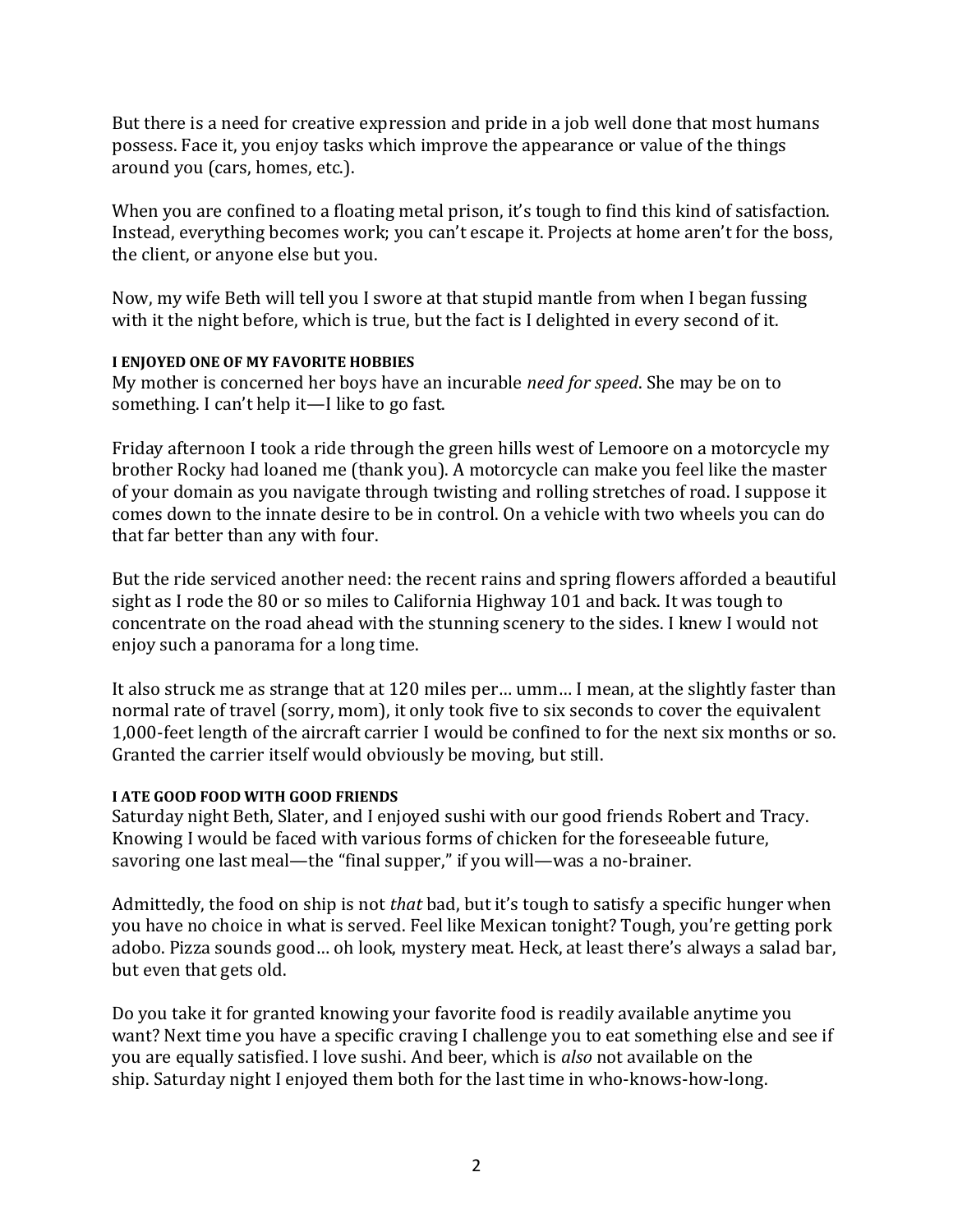#### **I ENJOYED ANOTHER OF MY FAVORITE HOBBIES**

Sunday was my first and last day on the ski slopes this season. Like motorcycle riding, there is something about skiing I cannot seem to get enough of. Yes, there is the speed thing again, but there's more. The challenge of manipulating the skis under various conditions, dodging trees, rocks and other skiers… it's all part of the experience.

Of course, the incredible view from the sides of snow-covered mountains wasn't too shabby either. Like the motorcycle ride, I paused to consider this splendid planet in all its glory… then I skied some more.

Since Beth and Slater wanted to sleep in and meet me at the resort later, I had the morning to myself. I rode the chair lifts with various strangers and, as in any situation where you are confined abnormally close to someone you don't know, small talk normally broke out. Most of you who know me well understand I normally prefer not to draw attention to what I do but, for some reason, that morning I felt the urge to talk with people I didn't know from Adam about my "first and last ski day" and impending departure.

To a man, each one of them expressed their gratitude for those of us in the military and wished me luck. One fellow even produced two beers from his backpack which we enjoyed during the quiet ride up the snow-covered mountain-side.

I like being a fighter pilot for a number of reasons, the reaction I get from folks I meet is one of them.

### **I CALLED THE FAMILY**

As Sunday came to a close my fear of the nearing end increased. Slater and I played some more, then after he went to bed I picked up the phone. First, I called my mother.

Being a parent now, I better understand the love she has for me and I am sometimes troubled by the thought that I perhaps did not cherish that as much as I could have. I have often marveled at my mother's accomplishments: can you imagine raising four hellions, like us Aiello kids, on your own? In a foreign country?! On minimum wage?!! Wow. And we all turned out okay: no druggies, criminals, or dead beats—way to go, Mom.

I also spoke with my step-father Jim and brother Rocky. I contemplated calling my eldest brother Kai (it was getting late) when my sister Anna called. Kai and I spoke the next morning. I had spoken with my younger sister Julie earlier in the weekend.

It was wonderful to hear everyone's voices and to receive their generous good wishes and prayer vows. Beth is scared of the prospect of having a big family but I wouldn't have wanted my childhood any other way. My family members are my best friends and I enjoyed the convenience of talking to them before departing.

#### **I MADE LOVE TO MY WIFE**

(Sorry honey, but we're all adults here.)